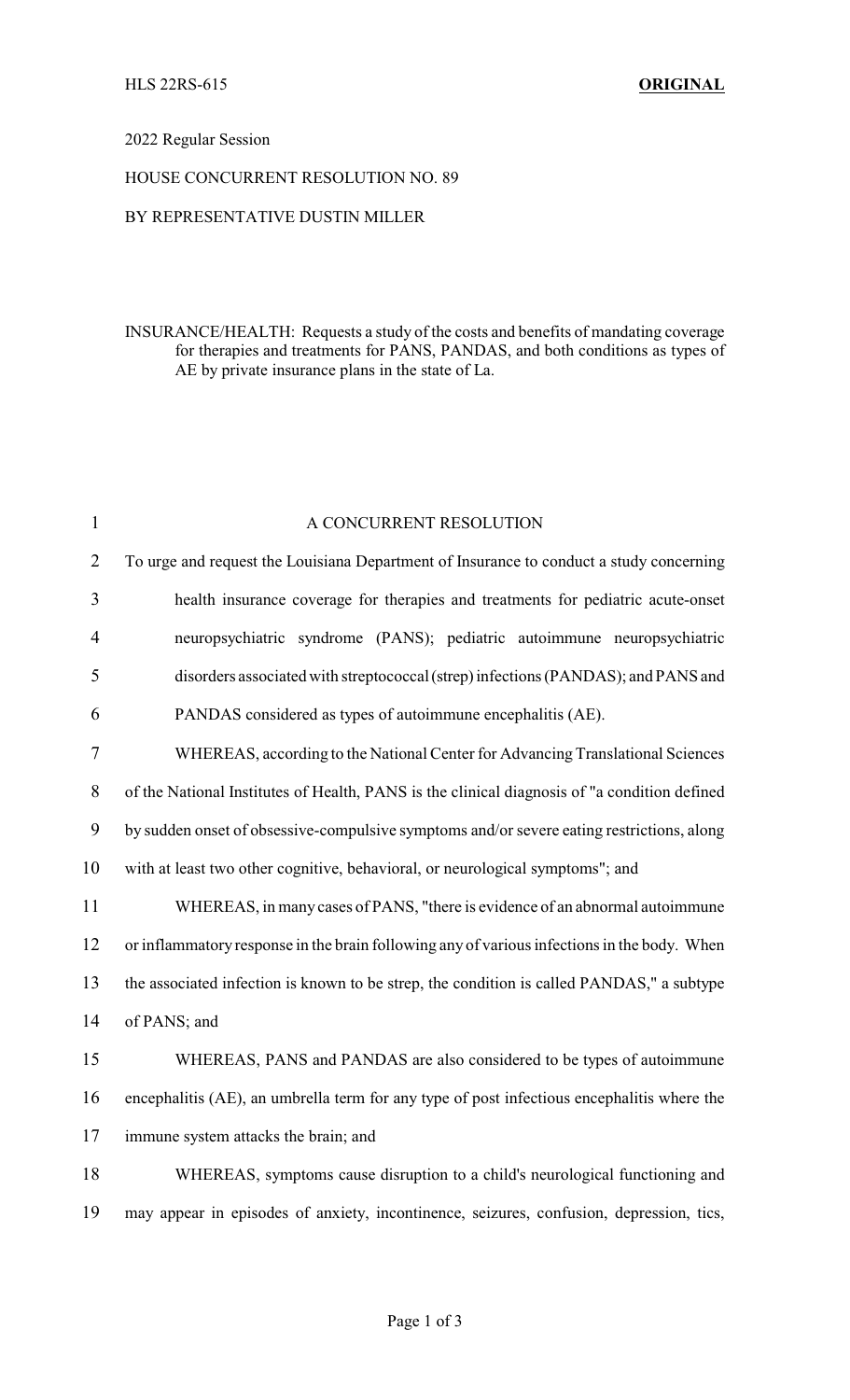#### HLS 22RS-615 **ORIGINAL**

- personality changes, declines in school performance, and changes in sensory sensitivities,
- 2 and may worsen or extend with each episode; and

 WHEREAS, younger children are often misdiagnosed as having autism, and many affected children meet criteria for state disability services because their symptoms are not solely attributable to mental illness; and

 WHEREAS, studies have found several therapies and treatments to be effective in resolving symptoms, including but not limited to antibiotic therapy, intravenous immunoglobulin treatments, antidepressant medications, cognitive behavioral therapies, and certain oncology medications and plasma exchange in the most severe cases; and

 WHEREAS, early treatment is important to prevent permanent brain injury and nervous system damage, cognitive decline, mental illness that may persist into adulthood, and death because the conditions are potentially fatal; and

 WHEREAS, although therapies and treatments can help to improve the lives of affected children whose overall wellbeing and futures are impacted by disruptions in neurological functioning, health insurance coverage for such therapies and treatments to relieve the symptoms of PANS, PANDAS, and PANS and PANDAS as types of AE is generally not available.

 THEREFORE, BE IT RESOLVED that the Legislature of Louisiana does hereby urge and request the Louisiana Department of Insurance to conduct a study concerning health insurance coverage for therapies and treatments for PANS, PANDAS, and PANS and PANDAS as types of AE and to submit a report of its findings and recommendations from the study called for in this Resolution to the House Committee on Insurance, the Senate 23 Committee on Insurance, and the David R. Poynter Legislative Research Library no later February 1, 2023.

 BE IT FURTHER RESOLVED that the Legislature of Louisiana does hereby urge and request the Louisiana Department of Insurance to consider, at minimum, the extent to which such coverage is currently available in this state, the potential level of demand for such coverage in this state, and the costs and benefits of an expansion of such coverage in this state to meet potential demand.